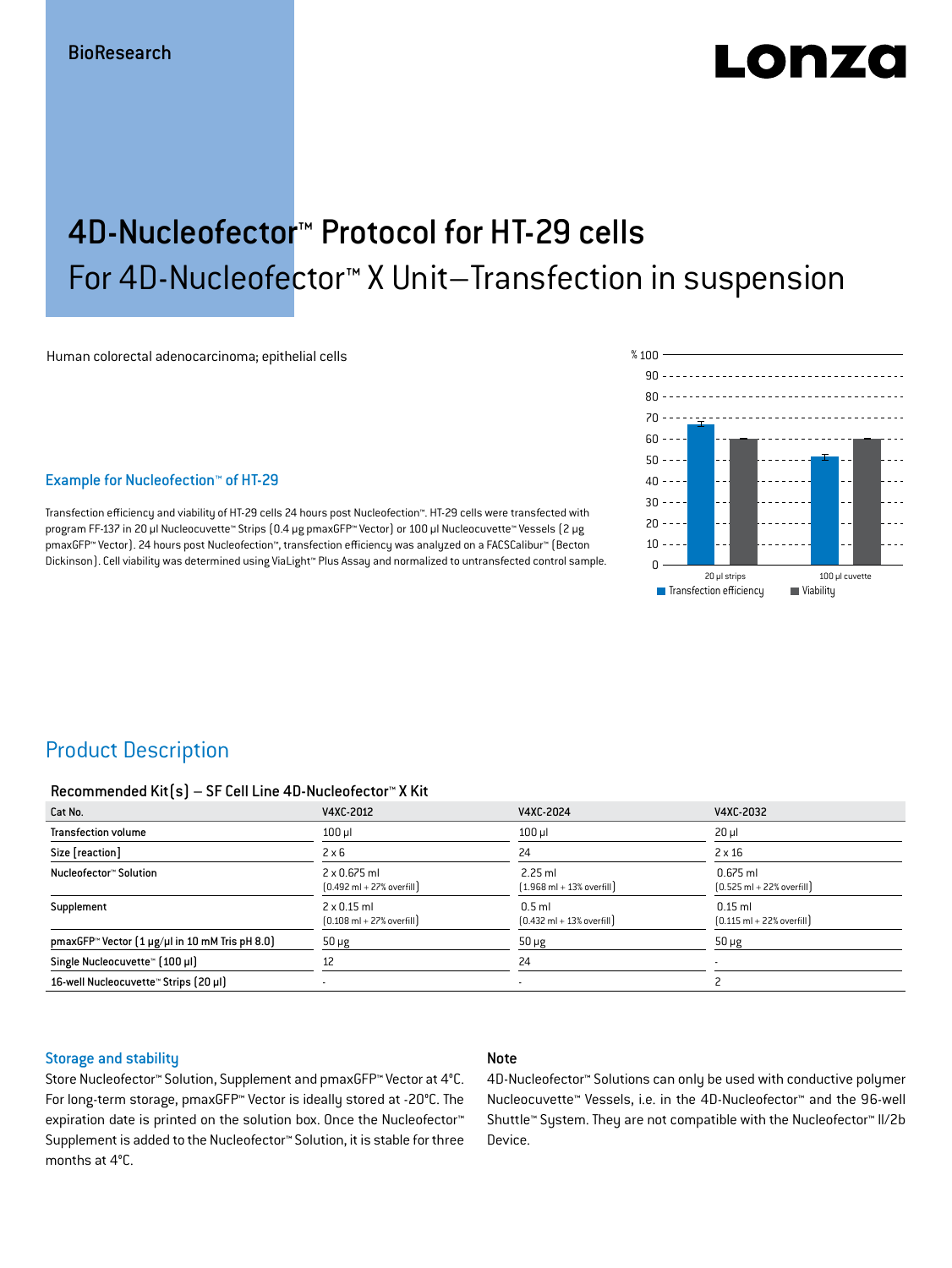## Required Material

#### Note

Please make sure that the supplement is added to the Nucleofector<sup>™</sup> Solution prior to use. For preparing aliquots, mix Nucleofector™ Solution and Supplement in a ratio of 4.5 : 1 (see Table 1).

- 4D-Nucleofector™ System (4D-Nucleofector™ Core and X Unit)
- Supplemented 4D-Nucleofector™ Solution at room temperature
- Supplied 100 µl single Nucleocuvette™ or 20 µl 16-well Nucleocuvette™ Strips
- Compatible tips for 20 µl Nucleocuvette™ Strips: epT.I.P.S. [US/ CDN: Eppendorf North America, Cat. No. 2491.431, Rest of World: Eppendorf AG, Cat. No. 0030073.266], Matrix TallTips™ [Matrix Technologies Corp., Cat. No. 7281] or LTS Tips [Rainin Instrument, LLC, Cat. No. SR-L10F, SR/SS-L250S, SR/SS-L300S]. Before using other types of pipette tips, please ensure they reach the bottom of the Nucleocuvette™ wells without getting stuck
- Supplied pmaxGFP™ Vector, stock solution 1 μg/μl

#### Note

When using pmaxGFP™ Vector as positive control, dilute the stock solution to an appropriate working concentration that allows pipetting of the recommended amounts per sample (see Table 3). Make sure that the volume of substrate solution added to each sample does not exceed 10% of the total reaction volume (2 μl for 20 μl reactions; 10 μl for 100 μl reactions).

- Substrate of interest, highly purified, preferably by using endotoxin-free kits; A260:A280 ratio should be at least 1.8
- Cell culture plates of your choice
- For detaching cells: 0.5 mg/ml Trypsin and 0.2 mg/ml EDTA in PBS and supplemented culture media or PBS/0.5% BSA
- Culture medium: McCoy's 5A medium [Lonza; Cat. No. BE12-688F] supplemented with 10% fetal calf serum (FCS), 100 μg/ml streptomycin, 100 U/ml penicillin
- Prewarm appropriate volume of culture medium to 37°C (see Table 2)
- Appropriate number of cells/sample (see Table 3)

## 1. Pre Nucleofection™

#### Cell culture recommendations

- 1.1 Replace media every 2 3 days
- 1.2 Passage cells 2 3 times a week. Cells should not be used for Nucleofection™ after passage number 30
- 1.3 Seed out  $3 \times 10^4$  cells/cm<sup>2</sup>
- 1.4 Subculture 2 3 days before Nucleofection™
- 1.5 Optimal confluency for Nucleofection™: 70–90 % . Higher cell densities may cause lower Nucleofection™ Efficiencies

#### **Trupsinization**

- 1.6 Remove media from the cultured cells and wash cells once with an appropriate volume of PBS
- 1.7 For harvesting, incubate the cells ~5 minutes at 37°C with an appropriate volume of indicated trypsinization reagent (please see required material)
- 1.8 Neutralize trypsinization reaction with supplemented culture medium or PBS/0.5% BSA once the majority of the cells (>90 %) have been detached

## 2. Nucleofection™

For Nucleofection™ Sample contents and recommended Nucleofector™ Program, please refer to Table 3.

- 2.1 Please make sure that the entire supplement is added to the Nucleofector™ Solution
- 2.2 Start 4D-Nucleofector™ System and create or upload experimental parameter file (for details see device manual)
- 2.3 Select/Check for the appropriate Nucleofector™ Program (see Table 3)
- 2.4 Prepare cell culture plates by filling appropriate number of wells with desired volume of recommended culture media (see Table 2) and pre-incubate/equilibrate plates in a humidified 37°C/5% CO<sub>2</sub> incubator
- 2.5 Pre-warm an aliquot of culture medium to 37°C (see Table 2)
- 2.6 Prepare plasmid DNA or pmaxGFP™ Vector or siRNA (see Table 3)
- 2.7 Harvest the cells by trypsinization (please see 1.6–1.8)
- 2.8 Count an aliquot of the cells and determine cell density
- 2.9 Centrifuge the required number of cells (see Table 3) at 90xg for 10 minutes at room temperature. Remove supernatant completely
- 2.10 Resuspend the cell pellet carefully in room temperature 4D-Nucleofector™ Solution (see Table 3)
- 2.11 Prepare mastermixes by dividing cell suspension according to number of substrates
- 2.12 Add required amount of substrates to each aliquot (max. 10% of final sample volume)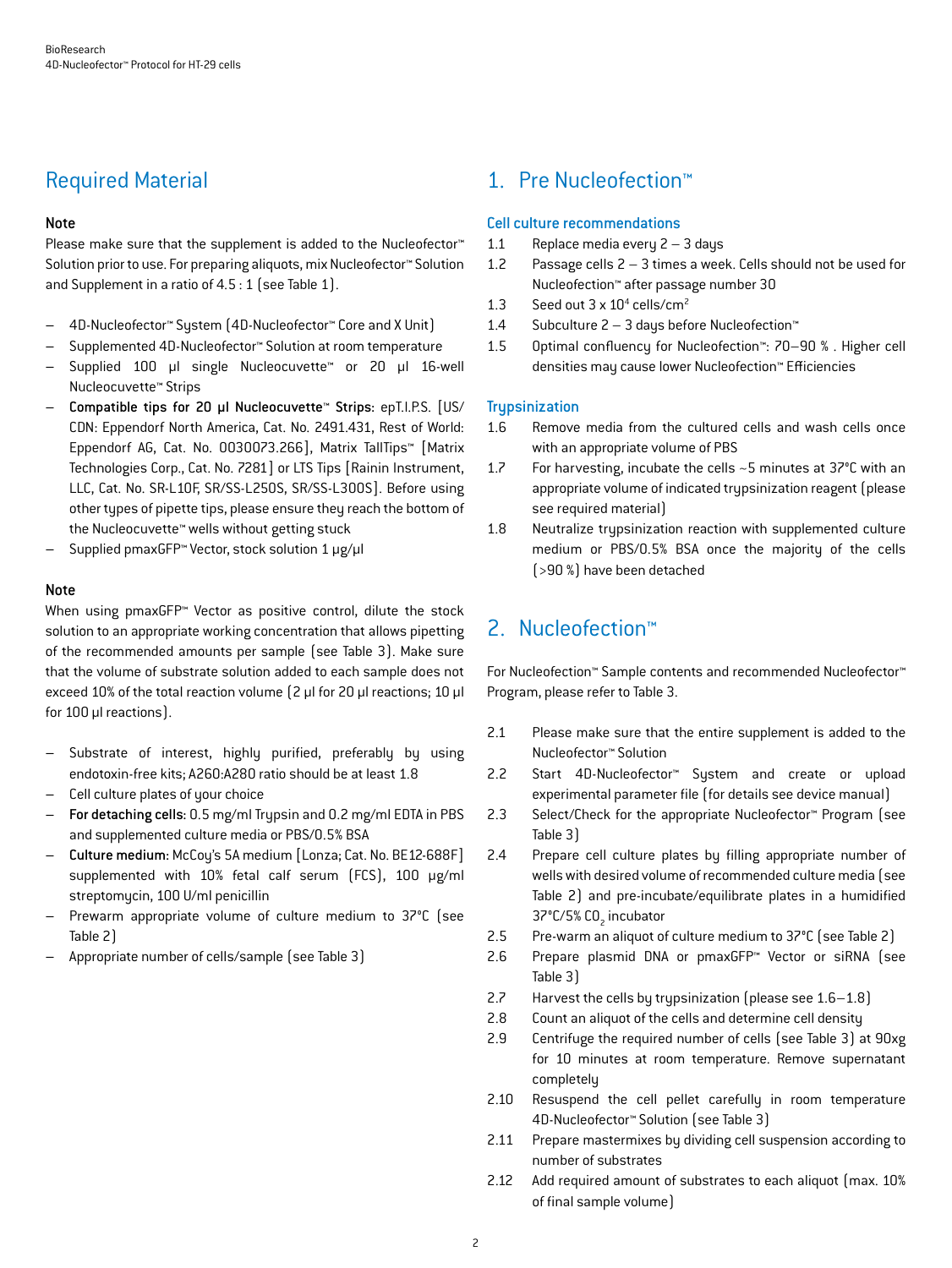2.13 Transfer mastermixes into the Nucleocuvette™ Vessels Note

As leaving cells in Nucleofector™ Solution for extended periods of time may lead to reduced transfection efficiency and viability it is important to work as quickly as possible. Avoid air bubbles while pipetting

- 2.14 Gently tap the Nucleocuvette™ Vessels to make sure the sample covers the bottom of the cuvette
- 2.15 Place Nucleocuvette™ Vessel with closed lid into the retainer of the 4D-Nucleofector™ X Unit. Check for proper orientation of the Nucleocuvette™ Vessel
- 2.16 Start Nucleofection™ Process by pressing "Start" on the display of the 4D-Nucleofector™ Core Unit (for details, please refer to the device manual)
- 2.17 After run completion, carefully remove the Nucleocuvette™ Vessel from the retainer
- 2.18 Incubate Nucleocuvette™ 10 min at room temperature
- 2.19 Resuspend cells with pre-warmed medium (for recommended volumes see Table 2). Mix cells by gently pipetting up and down two to three times. When working with the 100 µl Nucleocuvette™ use the supplied pipettes and avoid repeated aspiration of the sample
- 2.20 Plate desired amount of cells in culture system of your choice (for recommended volumes see Table 2).
- 2.21 Optional: If very high mortality is observed, a "recovery step" can be a useful option: Immediately after Nucleofection™, add indicated volume (see Table 2) pre-equilibrated low-calcium media such as RPMI and gently transfer it to the reaction tube. Place the cell suspension in an incubator for 15–30 minutes. Then transfer the sample to the prepared culture dish with culture medium.

## 3. Post Nucleofection™

3.1 Incubate the cells in humidified  $37^{\circ}$ C/5% CO<sub>2</sub> incubator until analysis. Gene expression or down regulation, respectively, is often detectable after only 4 – 8 hours

## Additional Information

For an up-to-date list of all Nucleofector™ References, please refer to: www.lonza.com/nucleofection-citations

For more technical assistance, contact our Scientific Support Team:

#### USA /Canada

Phone: 800 521 0390 (toll-free) Fax: 301 845 8338 E-mail: scientific.support@lonza.com

#### Europe and Rest of World

Phone: +49 221 99199 400 Fax: +49 221 99199 499 E-mail: scientific.support.eu@lonza.com

#### Lonza Cologne GmbH

50829 Cologne, Germany

Please note that the Nucleofector™ Technology is not intended to be used for diagnostic purposes or for testing or treatment in humans.

The Nucleofector™ Technology, comprising Nucleofection™ Process, Nucleofector™ Device, Nucleofector™ Solutions, Nucleofector ™ 96-well Shuttle™ System and 96-well Nucleocuvette™ plates and modules is covered by patent and/or patent-pending rights owned by Lonza Cologne GmbH.

Nucleofector, Nucleofection, 4D-Nucleofector, Nucleocuvette and maxGFP are registered trademarks of the Lonza Cologne GmbH in Germany and/or U.S. and/or other countries.

Other product and company names mentioned herein are the trademarks of their respective owners.

This kit contains a proprietary nucleic acid coding for a proprietary copepod fluorescent protein intended to be used as a positive control with this Lonza product only. Any use of the proprietary nucleic acid or protein other than as a positive control with this Lonza product is strictly prohibited. USE IN ANY OTHER APPLICATION REQUIRES A LICENSE FROM EVROGEN. To obtain such a license, please contact Evrogen at license@evrogen. com.

The CMV promoter is covered under U.S. Patents 5,168,062 and 5,385,839 and its use is permitted for research purposes only. Any other use of the CMV promoter requires a license from the University of Iowa Research Foundation, 214 Technology Innovation Center, Iowa City, IA 52242.

Unless otherwise noted, all trademarks herein are marks of the Lonza Group or its affiliates. The information contained herein is believed to be correct and corresponds to the latest state of scientific and technical knowledge. However, no warranty is made, either expressed or implied, regarding its accuracy or the results to be obtained from the use of such information and no warranty is expressed or implied concerning the use of these products. The buyer assumes all risks of use and/or handling. Any user must make his own determination and satisfy himself that the products supplied by Lonza Group Ltd or its affiliates and the information and recommendations given by Lonza Group Ltd or its affiliates are (i) suitable for intended process or purpose, (ii) in compliance with environmental, health and safety regulations, and (iii) will not infringe any third party's intellectual property rights.

© Copyright 2013, Lonza Cologne GmbH. All rights reserved. D4XC-2013\_2013-09